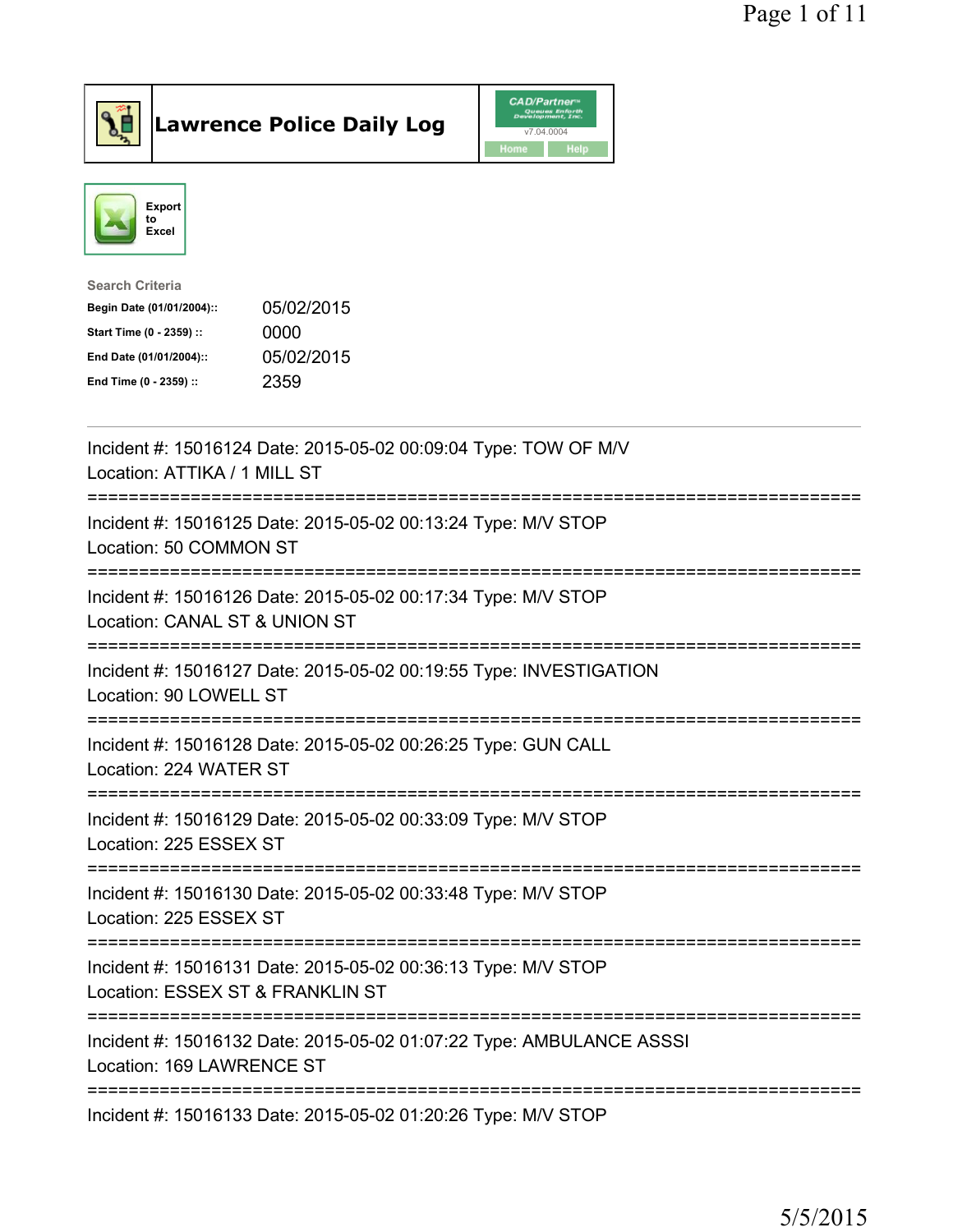Location: MONMOUTH ST & PARK ST =========================================================================== Incident #: 15016134 Date: 2015-05-02 01:32:41 Type: SUS PERS/MV Location: 93 BERKELEY ST =========================================================================== Incident #: 15016135 Date: 2015-05-02 01:40:29 Type: A&B PROG Location: 233 LAWRENCE ST =========================================================================== Incident #: 15016136 Date: 2015-05-02 01:44:22 Type: NOISE ORD Location: 178 ABBOTT ST =========================================================================== Incident #: 15016137 Date: 2015-05-02 02:04:03 Type: FIGHT Location: GARDEN ST & NEWBURY ST =========================================================================== Incident #: 15016138 Date: 2015-05-02 02:09:54 Type: NOISE ORD Location: 674 LOWELL ST =========================================================================== Incident #: 15016139 Date: 2015-05-02 02:11:56 Type: M/V STOP Location: COMMON ST & NEWBURY ST =========================================================================== Incident #: 15016140 Date: 2015-05-02 02:20:38 Type: DOMESTIC/PROG Location: 443 ANDOVER ST FL 2 =========================================================================== Incident #: 15016141 Date: 2015-05-02 02:22:00 Type: M/V STOP Location: COMMON ST & NEWBURY ST =========================================================================== Incident #: 15016142 Date: 2015-05-02 02:22:08 Type: MV/BLOCKING Location: 19 CHELMSFORD ST =========================================================================== Incident #: 15016143 Date: 2015-05-02 02:34:11 Type: DISTURBANCE Location: 370 BROADWAY =========================================================================== Incident #: 15016144 Date: 2015-05-02 02:37:00 Type: ROBBERY UNARM Location: E HAVERHILL ST & SARGENT ST =========================================================================== Incident #: 15016145 Date: 2015-05-02 02:38:25 Type: SHOTS FIRED Location: ABBOTT ST & PHILLIPS ST =========================================================================== Incident #: 15016146 Date: 2015-05-02 02:38:40 Type: SHOTS FIRED Location: 3 HAMLET ST =========================================================================== Incident #: 15016147 Date: 2015-05-02 02:49:30 Type: DISTURBANCE Location: 270 CANAL ST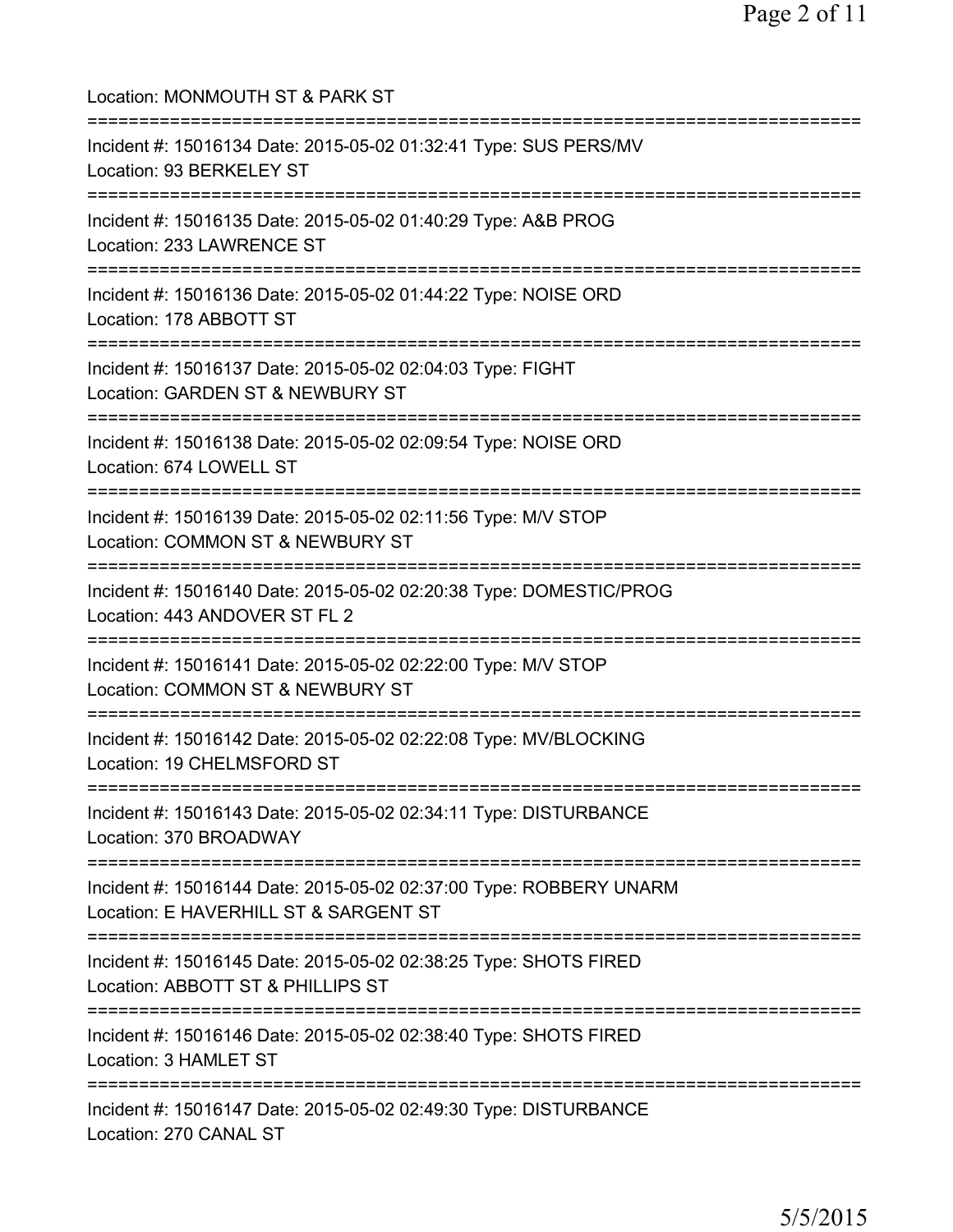| Incident #: 15016148 Date: 2015-05-02 02:54:35 Type: NOISE ORD<br>Location: 123 MAY ST                                                 |
|----------------------------------------------------------------------------------------------------------------------------------------|
| Incident #: 15016149 Date: 2015-05-02 02:57:55 Type: SUS PERS/MV<br>Location: 357 LOWELL ST                                            |
| Incident #: 15016150 Date: 2015-05-02 03:01:18 Type: MAL DAMG PROG<br>Location: 532 ESSEX ST                                           |
| Incident #: 15016151 Date: 2015-05-02 03:10:39 Type: M/V STOP<br>Location: BROADWAY & HAVERHILL ST<br>================================ |
| Incident #: 15016152 Date: 2015-05-02 03:14:31 Type: DISTURBANCE<br>Location: 224 WATER ST FL 1                                        |
| Incident #: 15016153 Date: 2015-05-02 03:14:50 Type: DISTURBANCE<br>Location: 224 WATER ST FL 1                                        |
| Incident #: 15016154 Date: 2015-05-02 03:36:23 Type: FIGHT<br>Location: BROADWAY & DAISY ST<br>----------------------                  |
| Incident #: 15016155 Date: 2015-05-02 03:43:28 Type: DISTURBANCE<br>Location: 117 WILLOW ST FL 1<br>======================             |
| Incident #: 15016156 Date: 2015-05-02 03:50:01 Type: M/V STOP<br><b>Location: S BROADWAY</b>                                           |
| Incident #: 15016157 Date: 2015-05-02 04:02:32 Type: A&B PAST<br>Location: WALK IN WALK IN / 233 LAWRENCE ST                           |
| Incident #: 15016158 Date: 2015-05-02 04:07:20 Type: STOLEN PROP<br>Location: WALK IN WALK IN / 15 FERRY ST FL 1                       |
| Incident #: 15016159 Date: 2015-05-02 04:14:06 Type: ASSSIT OTHER PD<br>Location: CENTRAL CATHOLIC HIGH SCHOOL / 300 HAMPSHIRE ST      |
| Incident #: 15016160 Date: 2015-05-02 04:34:54 Type: CK WELL BEING<br>Location: 360 BROADWAY                                           |
| Incident #: 15016161 Date: 2015-05-02 06:52:52 Type: M/V STOP<br>Location: MT VERNON ST & S BROADWAY                                   |
|                                                                                                                                        |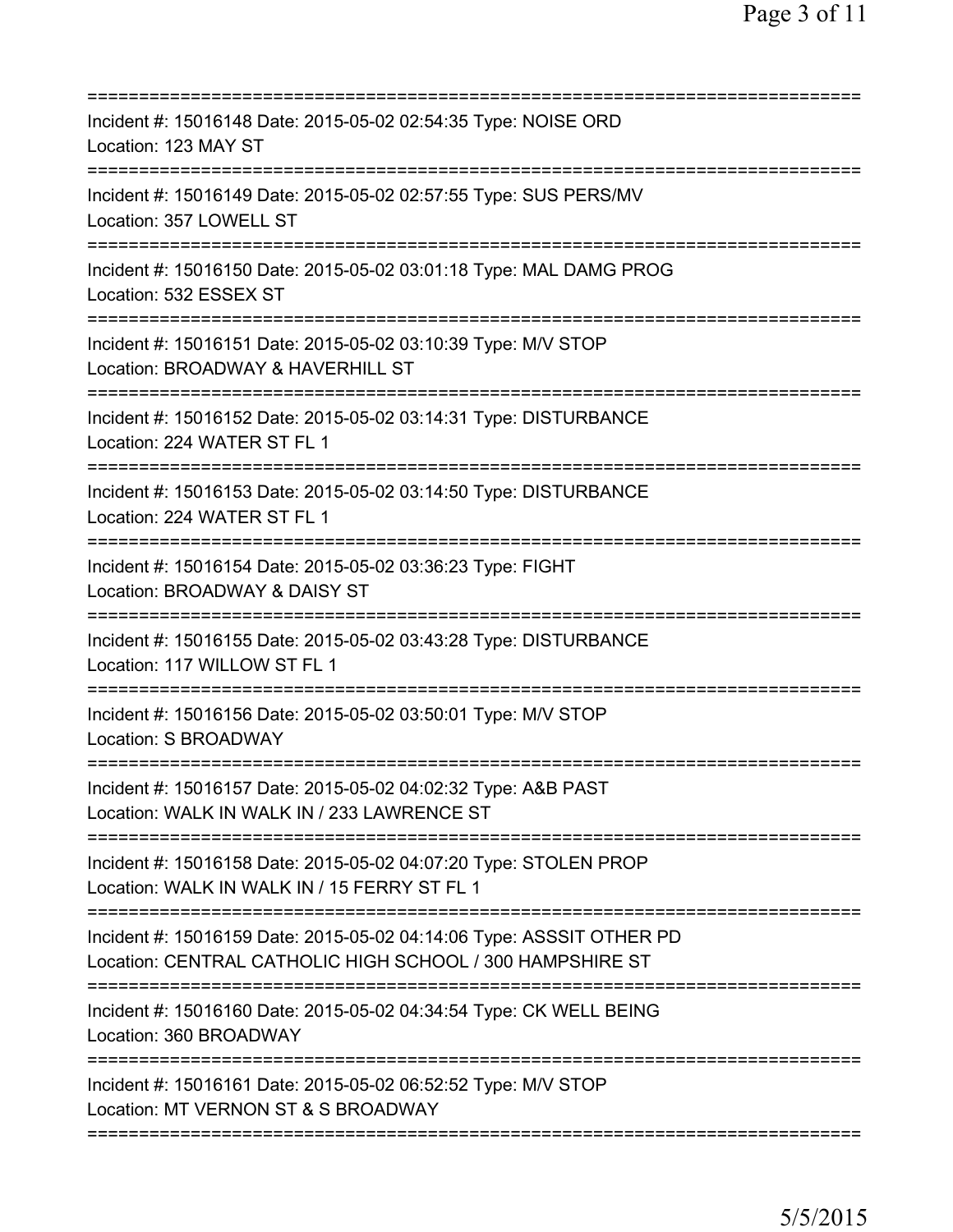| Incident #: 15016162 Date: 2015-05-02 06:59:35 Type: PARK & WALK<br>Location: 1 BROADWAY                            |
|---------------------------------------------------------------------------------------------------------------------|
| Incident #: 15016163 Date: 2015-05-02 07:45:41 Type: ALARMS<br>Location: 280 MERRIMACK ST                           |
| Incident #: 15016164 Date: 2015-05-02 08:04:49 Type: M/V STOP<br>Location: BROADWAY & CEDAR ST                      |
| Incident #: 15016165 Date: 2015-05-02 08:33:09 Type: E911 HANGUP<br>Location: 14 BUTLER ST FL 2                     |
| Incident #: 15016166 Date: 2015-05-02 08:54:18 Type: STOL/MV/PAS<br>Location: 142 FARNHAM ST                        |
| Incident #: 15016167 Date: 2015-05-02 09:44:10 Type: HIT & RUN M/V<br>Location: 37 WINTER ST                        |
| Incident #: 15016168 Date: 2015-05-02 09:48:00 Type: AUTO ACC/NO PI<br>Location: 58 E HAVERHILL ST                  |
| Incident #: 15016169 Date: 2015-05-02 09:55:49 Type: SUS PERS/MV<br>Location: LAWRENCE MEAT COMPANY / 264 LOWELL ST |
| Incident #: 15016170 Date: 2015-05-02 09:56:22 Type: A&B PAST<br>Location: LAWRENCE ST & OAK ST                     |
| Incident #: 15016171 Date: 2015-05-02 10:15:25 Type: M/V STOP<br>Location: 59 MYRTLE ST                             |
| Incident #: 15016172 Date: 2015-05-02 10:15:43 Type: CK WELL BEING<br>Location: 23 DURANT ST                        |
| Incident #: 15016173 Date: 2015-05-02 10:21:20 Type: STOL/MV/PAS<br>Location: 32 BROADWAY #1                        |
| Incident #: 15016174 Date: 2015-05-02 10:23:44 Type: STOL/MV/PAS<br>Location: 32 BRADFORD ST #1                     |
| Incident #: 15016175 Date: 2015-05-02 10:39:23 Type: ALARM/BURG<br>Location: PARTHUM SCHOOL / 255 E HAVERHILL ST    |
| =================================<br>Incident #: 15016176 Date: 2015-05-02 10:42:14 Type: ALARM/BURG                |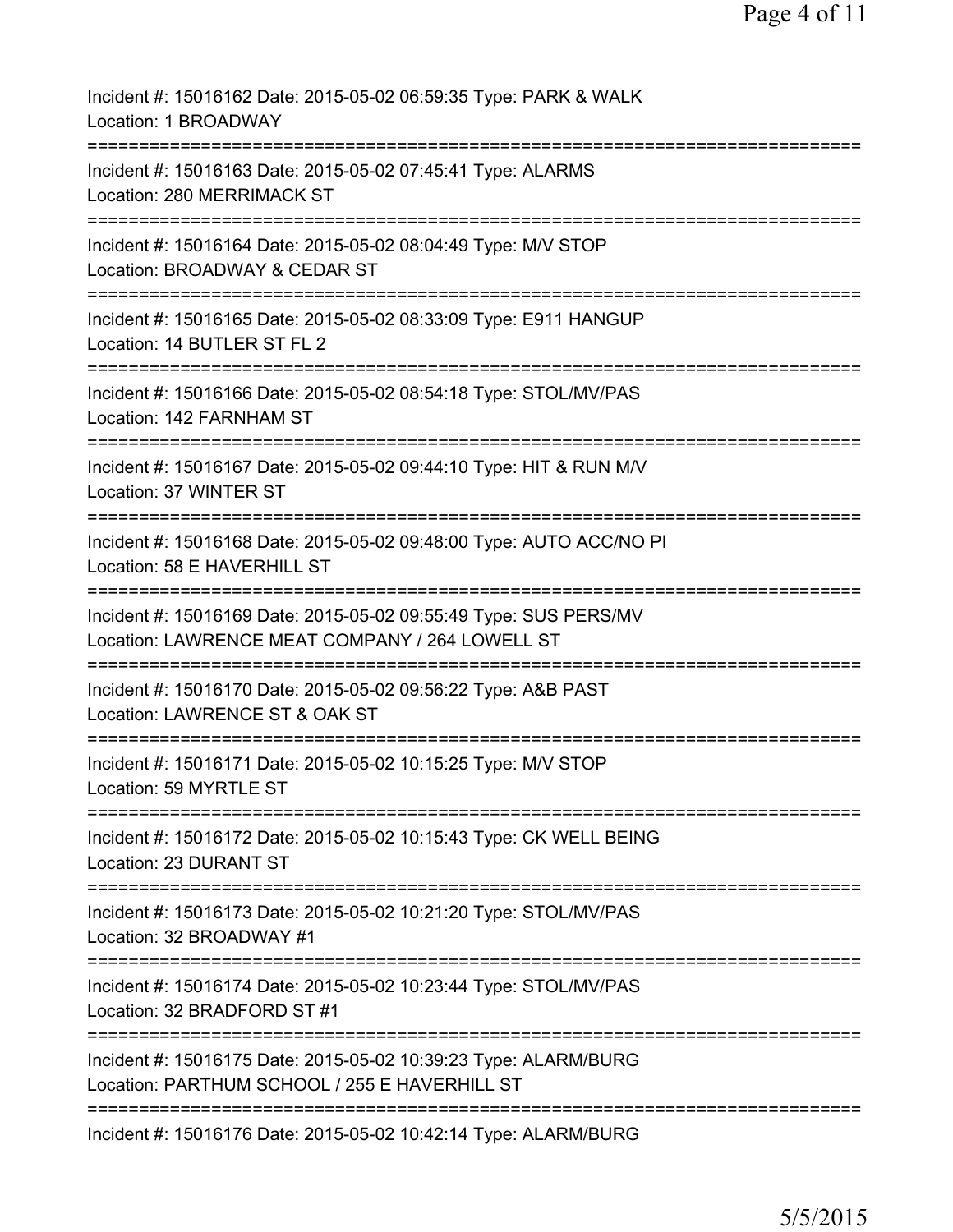Location: ESPERANZA ACADEMY / 198 GARDEN ST =========================================================================== Incident #: 15016177 Date: 2015-05-02 10:47:06 Type: GENERAL SERV Location: 163 ABBOTT ST =========================================================================== Incident #: 15016178 Date: 2015-05-02 10:51:11 Type: CK WELL BEING Location: 65 UNION ST #104 =========================================================================== Incident #: 15016179 Date: 2015-05-02 11:11:46 Type: SUS PERS/MV Location: 34 BYRON AV =========================================================================== Incident #: 15016180 Date: 2015-05-02 11:43:51 Type: INVEST CONT Location: 11 HOBSON ST =========================================================================== Incident #: 15016181 Date: 2015-05-02 11:58:42 Type: GENERAL SERV Location: 628 HAVERHILL ST FL 1 =========================================================================== Incident #: 15016182 Date: 2015-05-02 12:39:44 Type: SUS PERS/MV Location: PARK ST & SPRUCE ST =========================================================================== Incident #: 15016183 Date: 2015-05-02 12:50:45 Type: LIC PLATE STO Location: 62 MAGINNIS AV =========================================================================== Incident #: 15016184 Date: 2015-05-02 12:59:29 Type: INVESTIGATION Location: 207 BAILEY ST =========================================================================== Incident #: 15016185 Date: 2015-05-02 13:07:20 Type: M/V STOP Location: 24 MAPLE ST =========================================================================== Incident #: 15016186 Date: 2015-05-02 13:20:43 Type: SPECIAL CHECK Location: 20 KNOX ST =========================================================================== Incident #: 15016187 Date: 2015-05-02 14:08:12 Type: ANIMAL COMPL Location: 24 SALEM ST FL 1STFL =========================================================================== Incident #: 15016188 Date: 2015-05-02 14:28:24 Type: UNWANTEDGUEST Location: 19 WINTER ST =========================================================================== Incident #: 15016189 Date: 2015-05-02 14:37:48 Type: NOISE ORD Location: 20 DANA ST =========================================================================== Incident #: 15016191 Date: 2015-05-02 14:37:55 Type: LOST PROPERTY Location: 5 JORDAN AV FL 2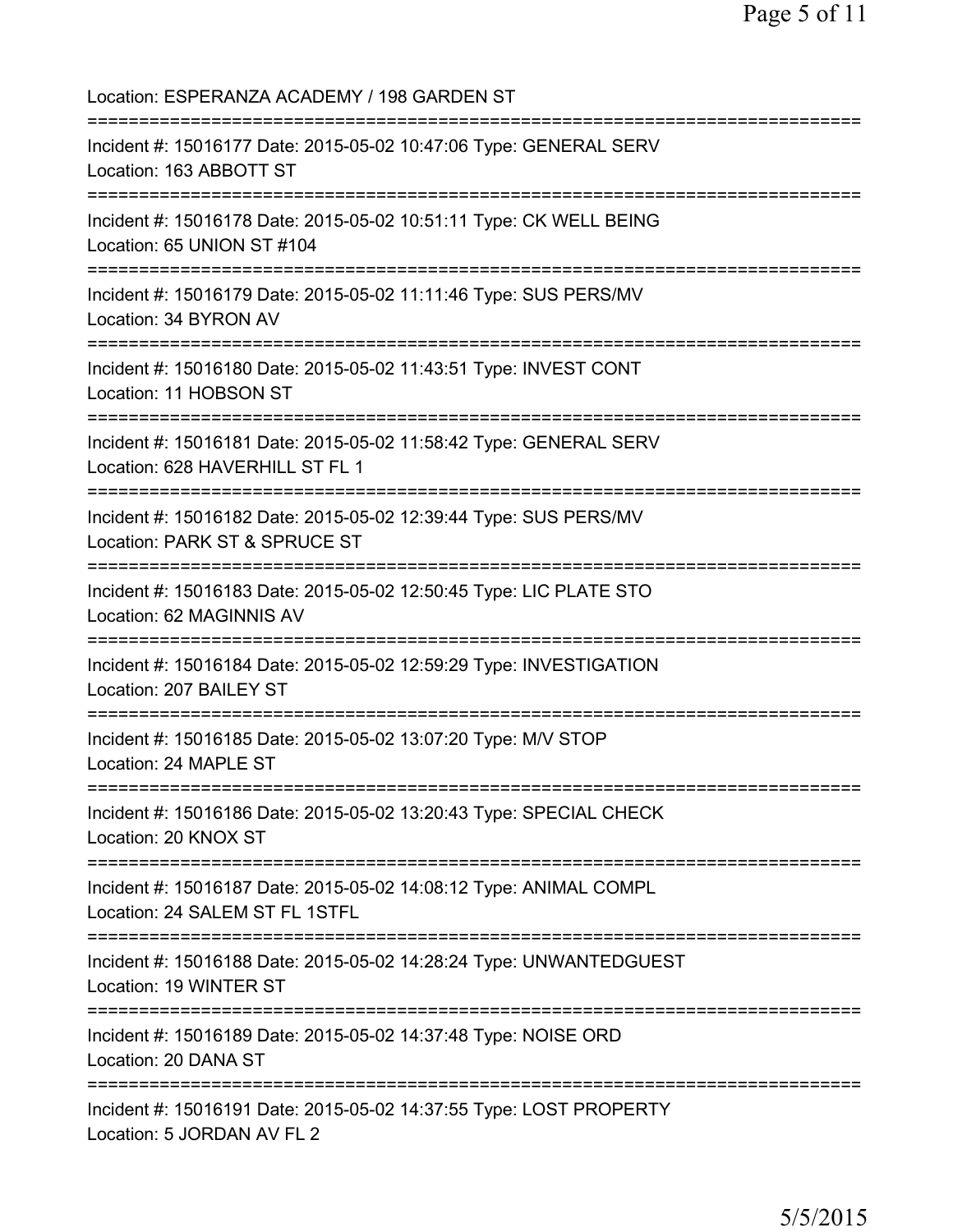| Incident #: 15016190 Date: 2015-05-02 14:38:18 Type: NOISE ORD<br>Location: 35 CHICKERING ST<br>==================                                |
|---------------------------------------------------------------------------------------------------------------------------------------------------|
| Incident #: 15016192 Date: 2015-05-02 14:54:50 Type: AUTO ACC/NO PI<br>Location: MANCHESTER ST & BROADWAY ST                                      |
| Incident #: 15016193 Date: 2015-05-02 14:55:33 Type: M/V STOP<br>Location: ARLINGTON ST & CHELMSFORD ST                                           |
| Incident #: 15016194 Date: 2015-05-02 15:00:58 Type: DISTURBANCE<br>Location: ST MARTIN STORE (LAZARUS HOUSE / 121 ESSEX ST                       |
| ============================<br>Incident #: 15016195 Date: 2015-05-02 15:16:02 Type: M/V STOP<br>Location: ANDOVER ST & FURBER ST                 |
| =========================<br>Incident #: 15016196 Date: 2015-05-02 15:19:50 Type: UNKNOWN PROB<br>Location: 99 WILLOW ST #APT 2                   |
| Incident #: 15016197 Date: 2015-05-02 15:24:05 Type: SUS PERS/MV<br>Location: 92 BENNINGTON ST<br>:=============                                  |
| Incident #: 15016199 Date: 2015-05-02 15:37:07 Type: ALARM/BURG<br>Location: ARLINGTON SCHOOL / 150 ARLINGTON ST<br>============================= |
| Incident #: 15016198 Date: 2015-05-02 15:37:14 Type: M/V STOP<br>Location: 5 N PARISH RD                                                          |
| Incident #: 15016200 Date: 2015-05-02 15:48:03 Type: AUTO ACC/NO PI<br>Location: MANCHESTER ST & WEST ST                                          |
| Incident #: 15016201 Date: 2015-05-02 16:03:10 Type: NOISE ORD<br>Location: BENNINGTON ST & MYRTLE ST                                             |
| Incident #: 15016202 Date: 2015-05-02 16:03:39 Type: NOISE ORD<br>Location: 35 TEXAS AV                                                           |
| Incident #: 15016204 Date: 2015-05-02 16:10:18 Type: ASSSIT AMBULANC<br>Location: 490 HAMPSHIRE ST #APT 606<br>============================       |
| Incident #: 15016203 Date: 2015-05-02 16:11:04 Type: M/V STOP<br>Location: AMESBURY ST & LOWELL ST                                                |
|                                                                                                                                                   |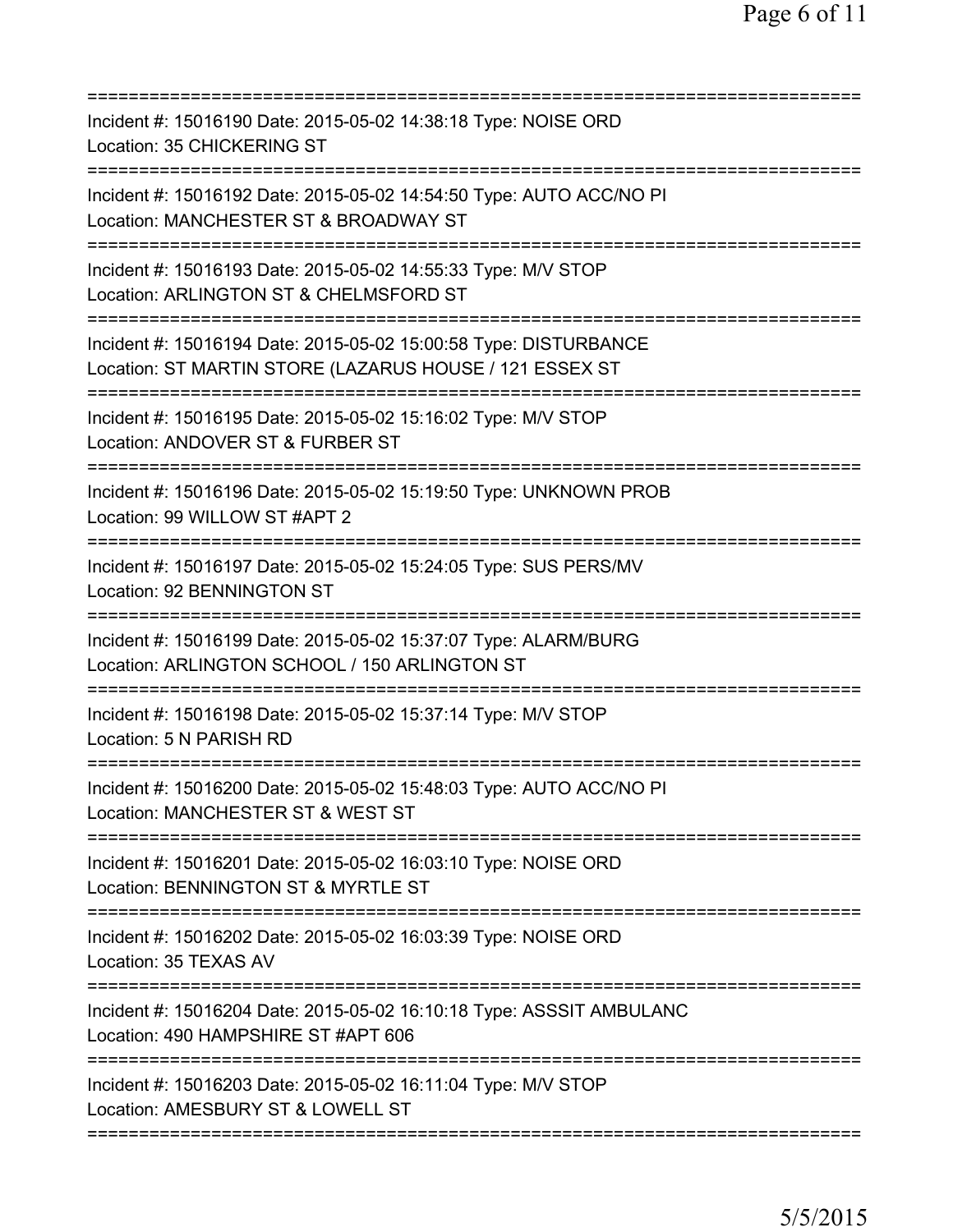| Incident #: 15016205 Date: 2015-05-02 16:16:25 Type: ALARM/BURG<br>Location: 599 CANAL ST                                  |
|----------------------------------------------------------------------------------------------------------------------------|
| Incident #: 15016206 Date: 2015-05-02 16:19:12 Type: M/V STOP<br>Location: 65 MAPLE ST                                     |
| Incident #: 15016207 Date: 2015-05-02 16:19:27 Type: SUS PERS/MV<br>Location: BLAKELIN ST & MANCHESTER ST                  |
| Incident #: 15016208 Date: 2015-05-02 16:26:16 Type: HIT & RUN M/V<br><b>Location: MANCHESTER ST</b>                       |
| Incident #: 15016209 Date: 2015-05-02 16:29:24 Type: ALARM/BURG<br>Location: SCANLON RESD / 141 WOODLAND ST                |
| Incident #: 15016210 Date: 2015-05-02 16:31:41 Type: FIGHT<br>Location: ANDOVER ST & WINTHROP AV                           |
| Incident #: 15016211 Date: 2015-05-02 16:35:04 Type: M/V STOP<br><b>Location: 5 CURRIER ST</b>                             |
| ========================<br>Incident #: 15016212 Date: 2015-05-02 16:42:31 Type: TOW OF M/V<br>Location: AMES ST & YALE ST |
| ==============<br>Incident #: 15016214 Date: 2015-05-02 17:22:29 Type: LOUD NOISE<br>Location: 20 ORCHARD ST               |
| Incident #: 15016213 Date: 2015-05-02 17:23:21 Type: ALARM/BURG<br>Location: NEW ENGLAND PRETZEL / 49 BAY STATE RD         |
| Incident #: 15016215 Date: 2015-05-02 17:35:31 Type: AUTO ACC/NO PI<br>Location: BURGER KING / 187 BROADWAY                |
| Incident #: 15016216 Date: 2015-05-02 17:47:51 Type: TOW OF M/V<br>Location: BODWELL ST                                    |
| Incident #: 15016217 Date: 2015-05-02 17:57:33 Type: MISSING PERS<br>Location: 86 INMAN ST                                 |
| Incident #: 15016218 Date: 2015-05-02 18:06:03 Type: UNWANTEDGUEST<br>Location: 42 CROSS ST #3                             |
| Incident #: 15016219 Date: 2015-05-02 18:10:10 Type: ANIMAL COMPL                                                          |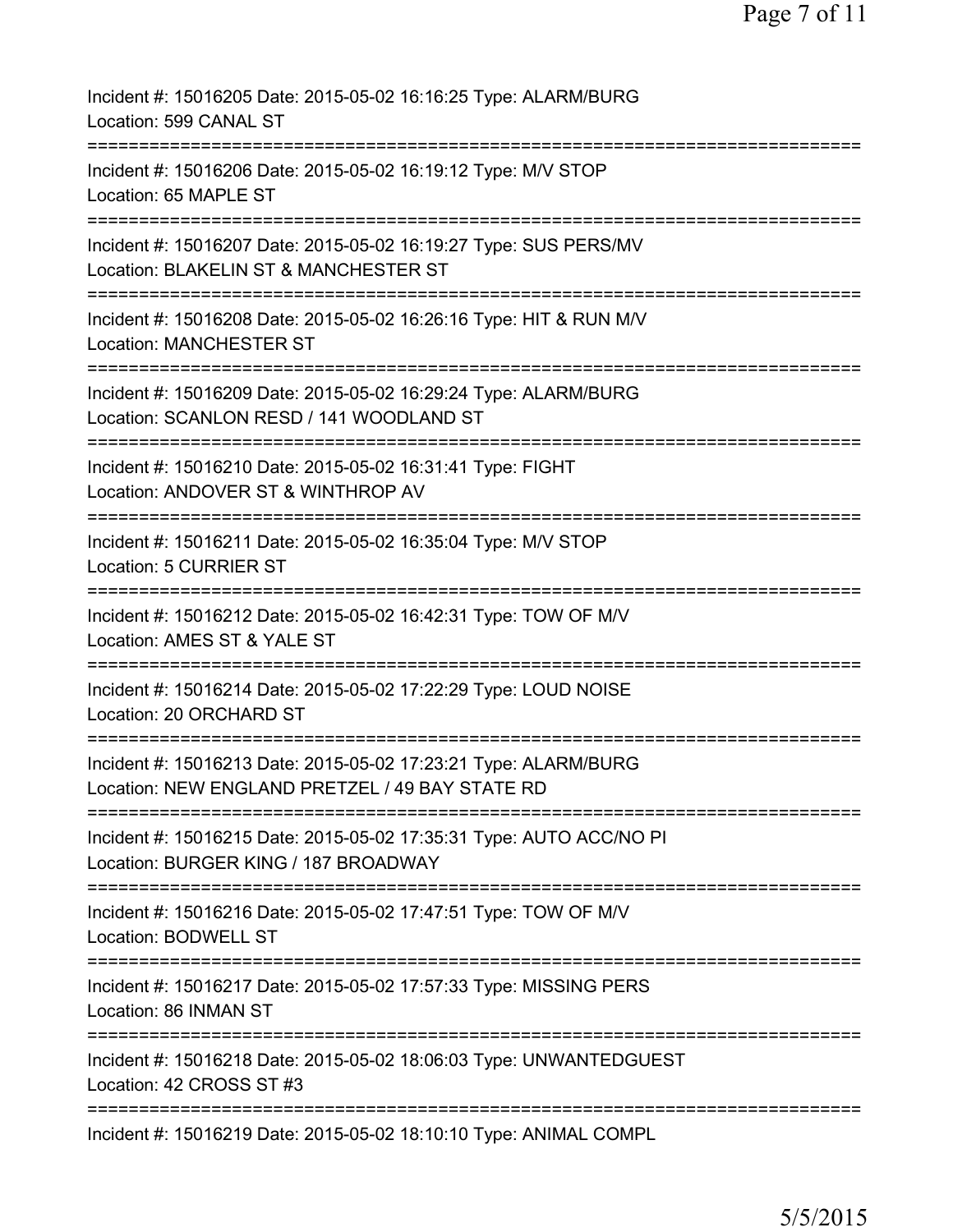| Location: 32-34 EASTON ST FL 3                                                                                                                                     |
|--------------------------------------------------------------------------------------------------------------------------------------------------------------------|
| Incident #: 15016220 Date: 2015-05-02 18:18:40 Type: M/V STOP<br>Location: 80 MELVIN ST                                                                            |
| Incident #: 15016221 Date: 2015-05-02 18:19:35 Type: LOST PROPERTY<br>Location: 67 NEWTON ST #6                                                                    |
| Incident #: 15016222 Date: 2015-05-02 18:26:52 Type: M/V STOP<br>Location: 700 ESSEX ST                                                                            |
| Incident #: 15016223 Date: 2015-05-02 18:28:45 Type: 911 HANG UP<br>Location: 31 JORDAN ST #3<br>================================                                  |
| Incident #: 15016224 Date: 2015-05-02 18:32:11 Type: M/V STOP<br>Location: AMESBURY ST & COMMON ST<br>-------------------------                                    |
| Incident #: 15016225 Date: 2015-05-02 18:35:54 Type: ASSSIT OTHER PD<br>Location: LAWRENCE GENERAL HOSPITAL / 1 GENERAL ST<br>==================================== |
| Incident #: 15016226 Date: 2015-05-02 18:41:25 Type: DISTURBANCE<br>Location: 125 JACKSON ST #2L                                                                   |
| Incident #: 15016227 Date: 2015-05-02 18:49:23 Type: RECOV/STOL/MV<br><b>Location: 2 KENDALL ST</b>                                                                |
| Incident #: 15016228 Date: 2015-05-02 18:54:12 Type: DISTURBANCE<br>Location: 100 MIDLAND ST                                                                       |
| Incident #: 15016229 Date: 2015-05-02 19:12:17 Type: M/V STOP<br>Location: HAFFNER'S GAS STATION / 69 PARKER ST                                                    |
| Incident #: 15016230 Date: 2015-05-02 19:24:55 Type: ALARM/HOLD<br>Location: T-MOBILE / 73 WINTHROP AV                                                             |
| Incident #: 15016231 Date: 2015-05-02 19:32:57 Type: NOISE ORD<br>Location: 243 ERVING AV FL 2                                                                     |
| Incident #: 15016232 Date: 2015-05-02 19:35:53 Type: UNWANTEDGUEST<br>Location: RICHDALES / 53 S BROADWAY                                                          |
| Incident #: 15016233 Date: 2015-05-02 19:40:16 Type: TRESPASSING<br>Location: 1 TREMONT ST                                                                         |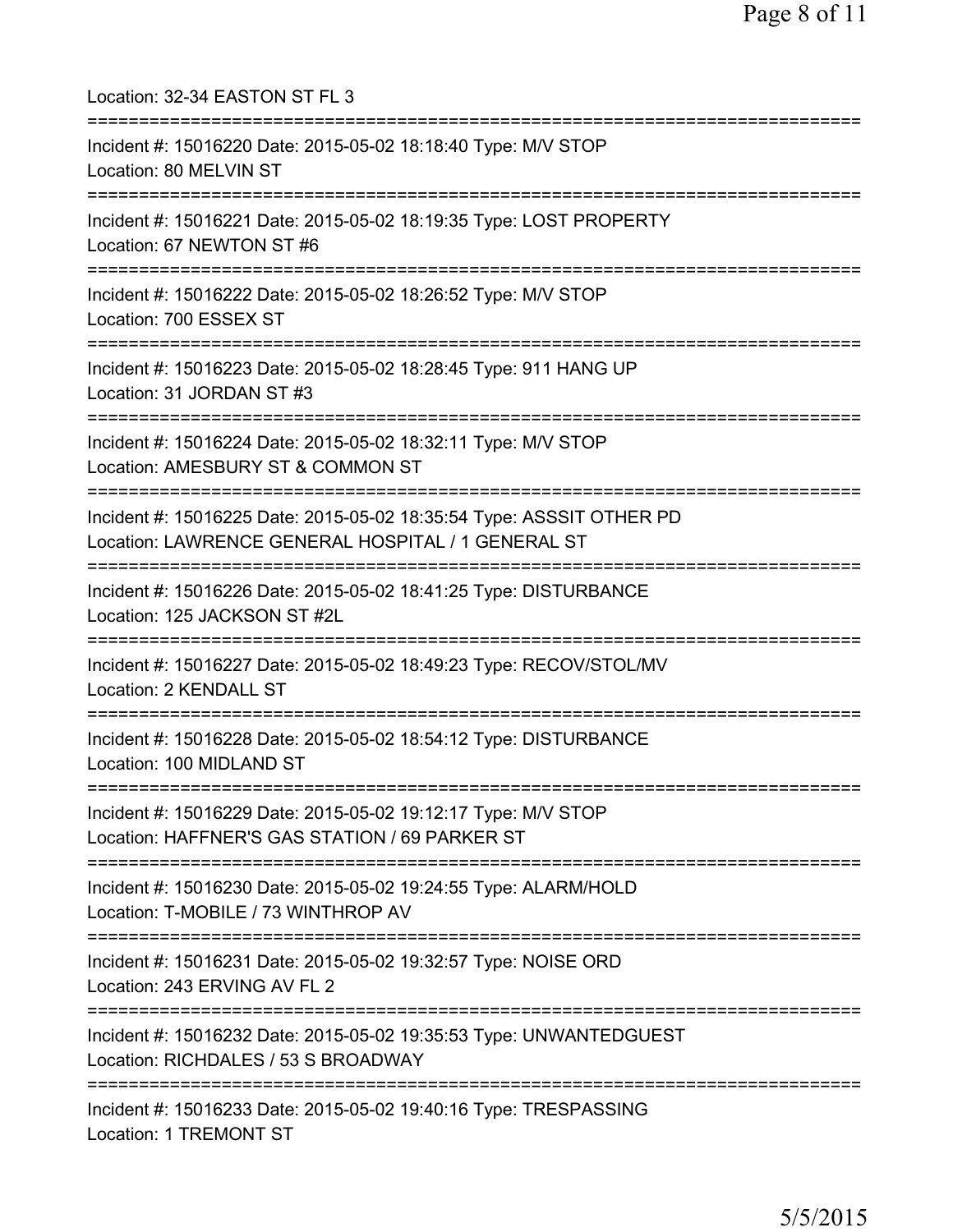| Incident #: 15016234 Date: 2015-05-02 19:45:24 Type: GUN CALL<br>Location: HAFFNERS GAS STATION / 262 LAWRENCE ST |
|-------------------------------------------------------------------------------------------------------------------|
| Incident #: 15016235 Date: 2015-05-02 19:58:01 Type: DISTURBANCE<br>Location: 85 BASSWOOD ST FL 2                 |
| Incident #: 15016236 Date: 2015-05-02 20:14:51 Type: B&E/PROG<br>Location: 93 BERKELEY ST #2                      |
| Incident #: 15016237 Date: 2015-05-02 20:30:14 Type: LOCKOUT<br>Location: 256 ESSEX ST #402                       |
| Incident #: 15016238 Date: 2015-05-02 20:41:03 Type: M/V STOP<br>Location: BERKELEY ST & JACKSON ST               |
| Incident #: 15016240 Date: 2015-05-02 20:42:43 Type: M/V STOP<br>Location: LAWRENCE ST & OAK ST                   |
| Incident #: 15016239 Date: 2015-05-02 20:43:11 Type: A&B PROG<br>Location: SEVEN ELEVEN / 99 HAMPSHIRE ST         |
| Incident #: 15016241 Date: 2015-05-02 20:47:18 Type: LOUD NOISE<br><b>Location: MT VERNON ST</b>                  |
| Incident #: 15016242 Date: 2015-05-02 20:51:56 Type: M/V STOP<br>Location: BROADWAY & GREEN ST                    |
| Incident #: 15016243 Date: 2015-05-02 21:13:06 Type: DOMESTIC/PROG<br>Location: 133 HAVERHILL ST #1B FL 1         |
| Incident #: 15016244 Date: 2015-05-02 21:13:50 Type: DISTURBANCE<br>Location: 3 DURHAM ST                         |
| Incident #: 15016245 Date: 2015-05-02 21:16:51 Type: LOUD NOISE<br>Location: 146 MARGIN ST                        |
| Incident #: 15016246 Date: 2015-05-02 21:34:46 Type: MV/BLOCKING<br>Location: 102 BAILEY ST                       |
| Incident #: 15016247 Date: 2015-05-02 21:38:25 Type: MAN DOWN<br>Location: BROADWAY & CONCORD ST                  |
|                                                                                                                   |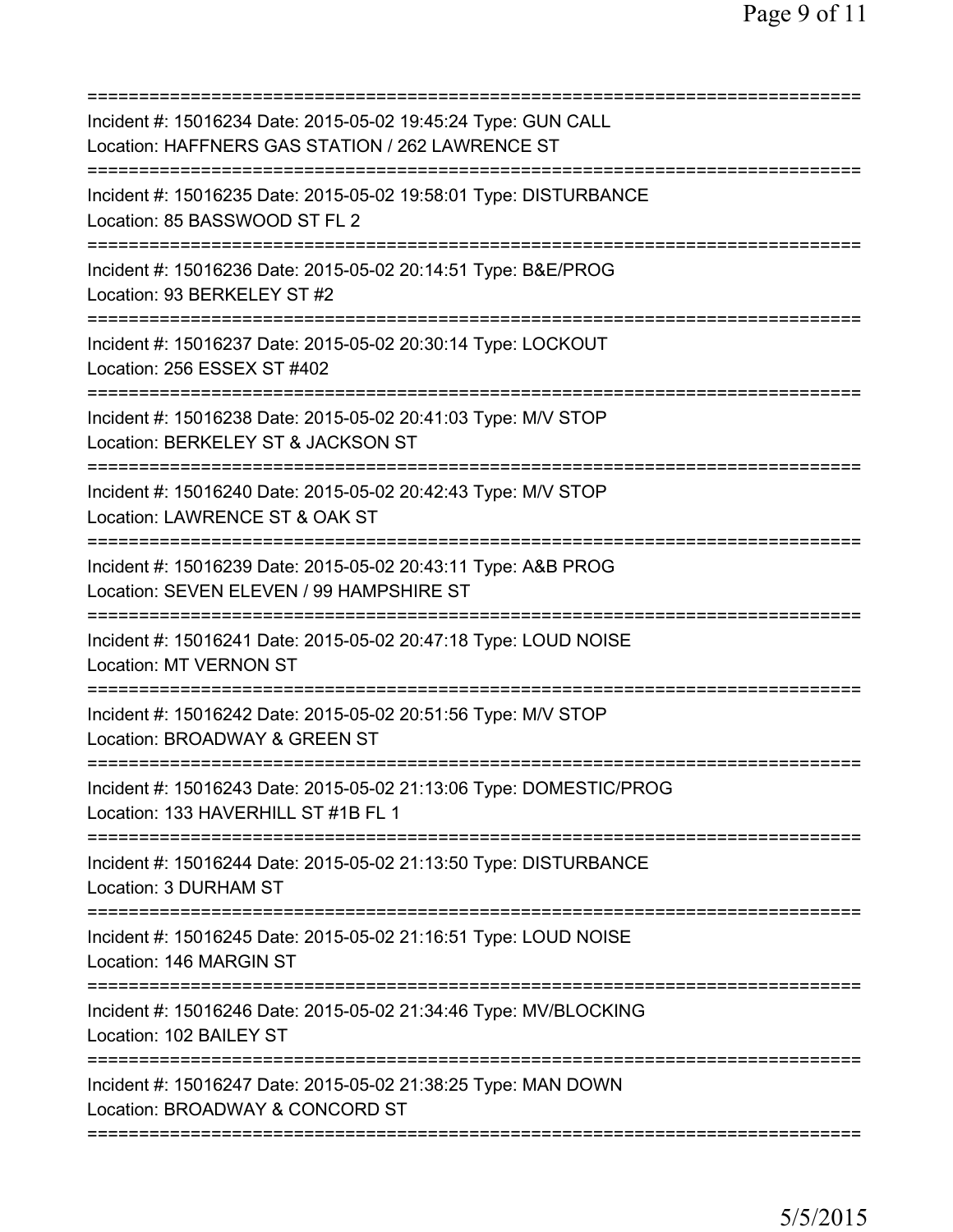| Incident #: 15016251 Date: 2015-05-02 21:39:43 Type: HIT & RUN M/V<br>Location: BROADWAY & MANCHESTER ST        |
|-----------------------------------------------------------------------------------------------------------------|
| Incident #: 15016248 Date: 2015-05-02 21:41:39 Type: NOISE ORD<br>Location: 163 WEST ST                         |
| Incident #: 15016249 Date: 2015-05-02 21:41:59 Type: DISTURBANCE<br>Location: 4 AVON ST                         |
| Incident #: 15016250 Date: 2015-05-02 21:43:35 Type: M/V STOP<br>Location: HAMPSHIRE ST & LOWELL ST             |
| Incident #: 15016252 Date: 2015-05-02 21:46:33 Type: DISTURBANCE<br>Location: 75 BROOKFIELD ST FL 2             |
| Incident #: 15016253 Date: 2015-05-02 21:50:59 Type: SUICIDE ATTEMPT<br>Location: 157 FOSTER ST FL 2            |
| Incident #: 15016254 Date: 2015-05-02 22:08:24 Type: SHOTS FIRED<br>Location: 97 MYRTLE ST<br>:=============    |
| Incident #: 15016255 Date: 2015-05-02 22:12:40 Type: MV/BLOCKING<br>Location: 102 BAILEY ST                     |
| Incident #: 15016256 Date: 2015-05-02 22:19:13 Type: GUN CALL<br>Location: HANCOCK ST & SAVOIE AV               |
| Incident #: 15016257 Date: 2015-05-02 22:19:49 Type: DOMESTIC/PAST<br>Location: 112 MARSTON ST #307             |
| Incident #: 15016258 Date: 2015-05-02 22:32:06 Type: M/V STOP<br>Location: BODWELL ST                           |
| Incident #: 15016259 Date: 2015-05-02 22:33:00 Type: DISTURBANCE<br>Location: 443 ANDOVER ST #7 FL 2            |
| Incident #: 15016260 Date: 2015-05-02 22:35:55 Type: M/V STOP<br>Location: HAFFNER'S GAS STATION / 69 PARKER ST |
| Incident #: 15016261 Date: 2015-05-02 22:40:18 Type: NOISE ORD<br>Location: 24 YALE ST                          |
| Incident #: 15016270 Date: 2015-05-02 22:46:20 Type: MISSING PERS                                               |